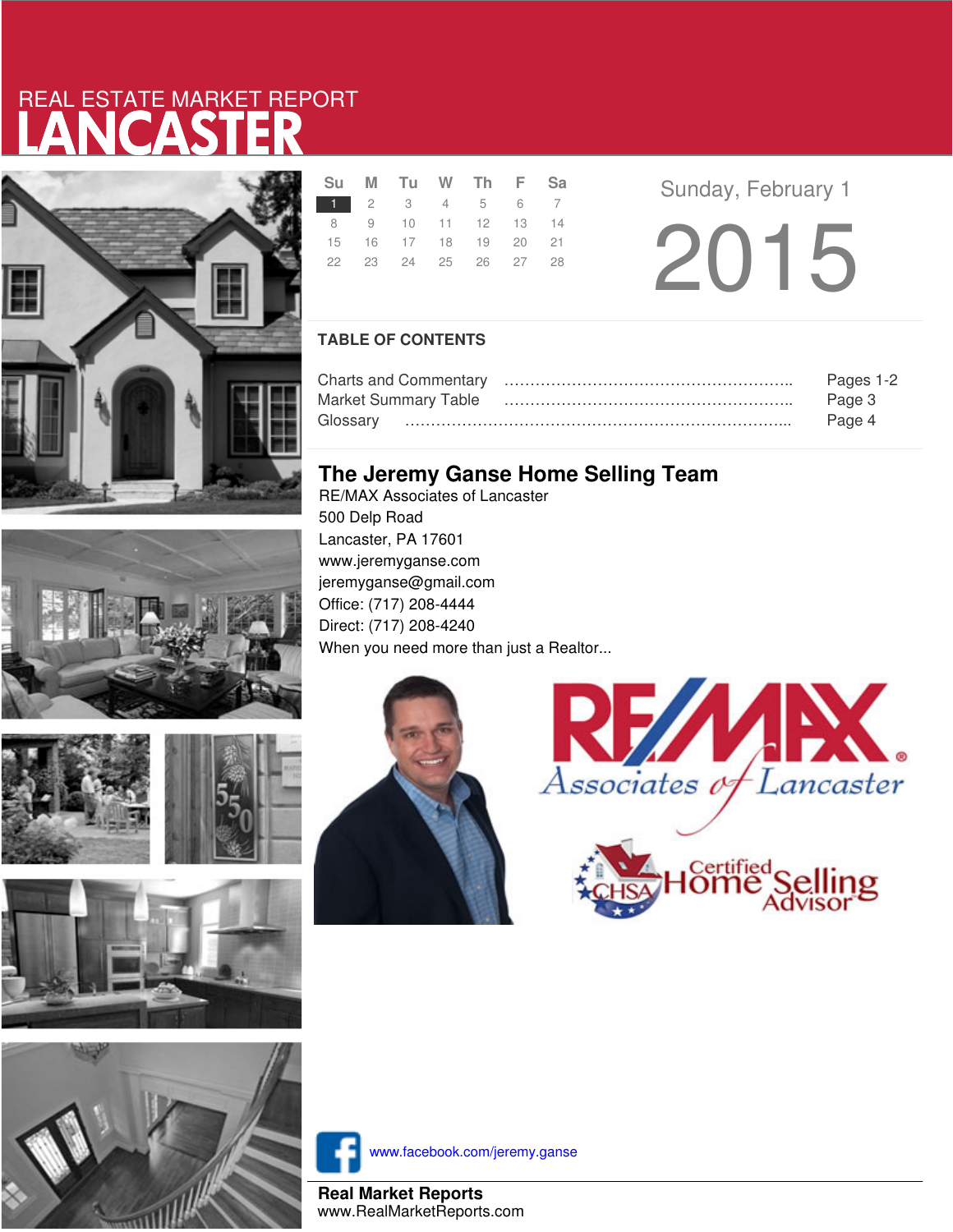

Sunday, February 1, 2015

## The Jeremy Ganse Home Selling Team

jeremyganse@gmail.com RE/MAX Associates of Lancaster Office: (717) 208-4444

at the real estate market. Currently there are 583 sales pending in the market overall, leaving 2126 listings still for sale. The resulting pending ratio is 21.5% (583 divided by 2,709). So you might be asking yourself, that's great... but what exactly does it mean? I'm glad you asked! *Let's take a look*

The pending ratio indicates the supply & demand of the market. Specifically, a high ratio means that listings are in demand and quickly going to contract. Alternatively, a low ratio means there are not enough qualified buyers for the existing supply.

**"Current inventory is described as mildly active."**

Taking a closer look, we notice that the \$150K - \$200K price range has a relatively large number of contracts pending sale.

We also notice that the \$150K - \$200K price range has a relatively large inventory of properties for sale at 387 listings. The average list price (or asking price) for all properties in this market is \$249,407.





A total of 2373 contracts have closed in the last 6 months with an average sold price of \$195,319. Breaking it down, we notice that the \$150K - \$200K price range contains the highest number of sold listings.

Alternatively, a total of 1843 listings have failed to sell in that same period of time. Listings may fail to sell for many reasons such as being priced too high, having been inadequately marketed, the property was in poor condition, or perhaps the owner had second thoughts about selling at this particular time. The \$150K - \$200K price range has the highest number of off-market listings at 352 properties.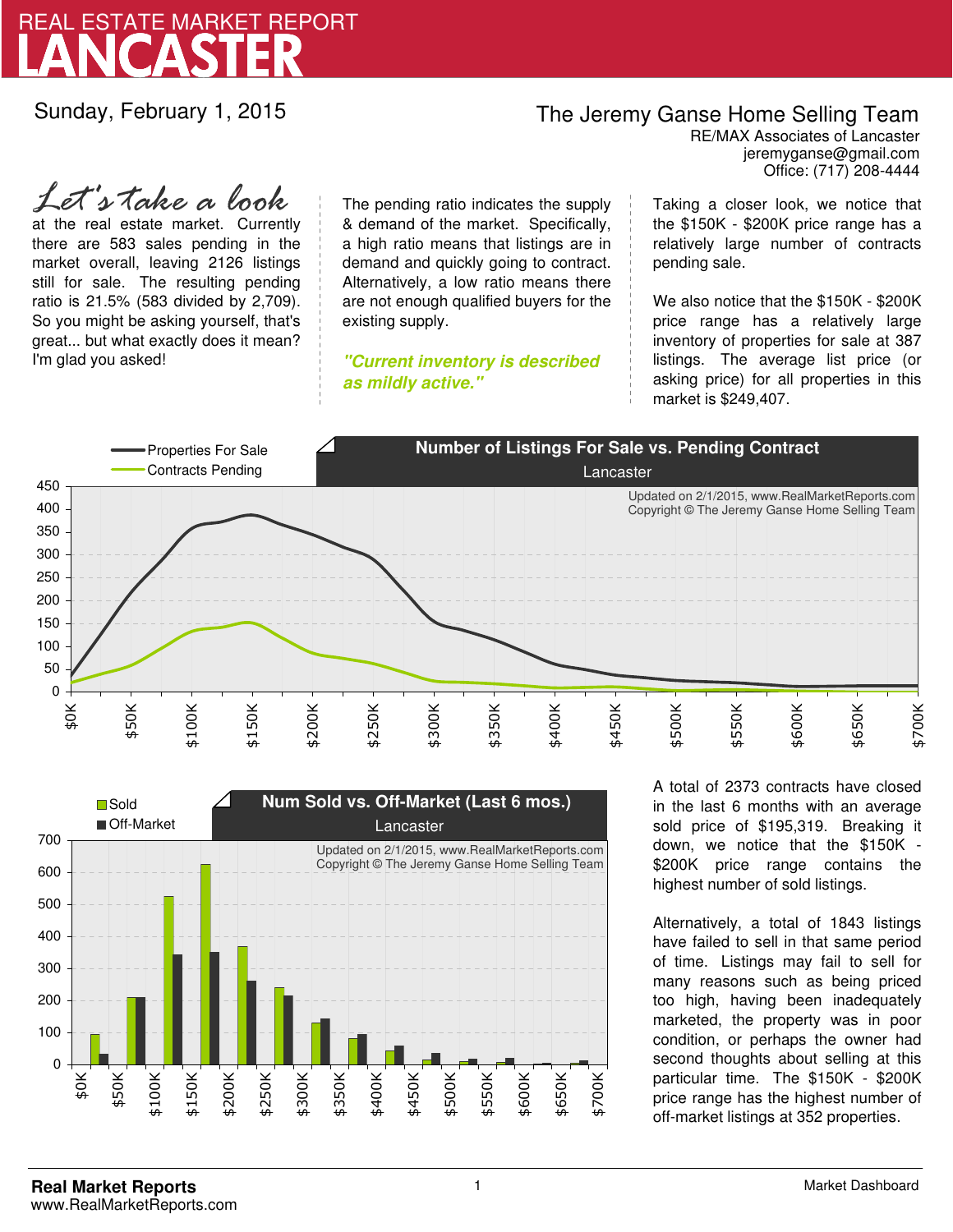# LANCASTER REAL ESTATE MARKET REPORT

### Sunday, February 1, 2015

## The Jeremy Ganse Home Selling Team

jeremyganse@gmail.com RE/MAX Associates of Lancaster Office: (717) 208-4444

Looking at the chart to the right, you might be wondering why average days on market (DOM) is important. This is a useful measurement because it can help us to determine whether we are in a buyer's market (indicated by high DOM), or a seller's market (indicated by low DOM). Active listings (properties for sale) have been on the market for an average of 178 days.

Analysis of sold properties for the last six months reveals an average sold price of \$195,319 and 62 days on market. Notice that properties in the \$600K - \$650K price range have sold quickest over the last six months.

The recent history of sales can be seen in the two charts below. The average sold price for the last 30 days was \$186,543 with an average DOM of 75 days.

Since the recent DOM is greater than the average DOM for the last 6 months, it is a negative indicator for demand. It is always important to realize that real estate markets can fluctuate due to many factors, including shifting interest rates, the economy, or seasonal changes.



### **"The average list-to-sales ratio for this area is 97.4%."**

Ratios are simple ways to express the difference between two values such as list price and sold price. In our case, we typically use the list-to-sale ratio to determine the percentage of the final list price that the buyer ultimately paid. It is a very common method to help buyers decide how much to offer on a property.

Analysis of the absorption rate indicates an inventory of 5.4 months based on the last 6 months of sales. This estimate is often used to determine how long it would take to sell off the current inventory of properties if all conditions remained the same. It is significant to mention that this estimate does not take into consideration any additional properties that will come onto the market in the future.



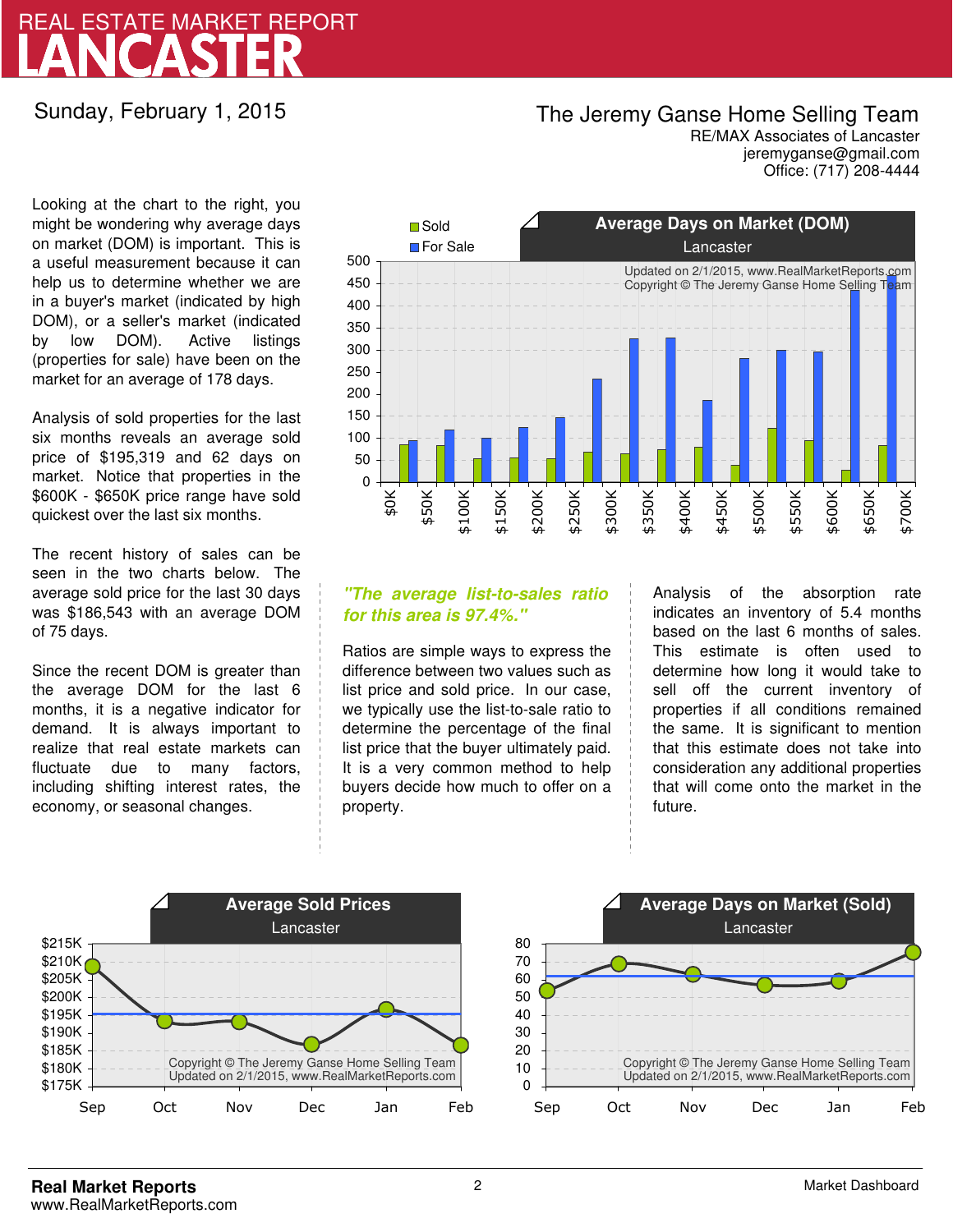# LANCASTER REAL ESTATE MARKET REPORT

Sunday, February 1, 2015

# The Jeremy Ganse Home Selling Team

jeremyganse@gmail.com RE/MAX Associates of Lancaster Office: (717) 208-4444

|                                    |                    | <b>Contracts Pending [2]</b> |            |                         |                | Off-Market in the Last 6 Months [3] |              |                               |            |                   | <b>Absorption Rate</b> |                   |  |              |      |
|------------------------------------|--------------------|------------------------------|------------|-------------------------|----------------|-------------------------------------|--------------|-------------------------------|------------|-------------------|------------------------|-------------------|--|--------------|------|
|                                    |                    |                              |            | For Sale <sup>[1]</sup> |                |                                     |              | Sold in the Last 6 Months [4] |            |                   |                        |                   |  |              |      |
|                                    | <b>Price Range</b> | <b>Total</b>                 | Avg        | Avg                     | Total          | Pending                             | <b>Total</b> | <b>Total</b>                  | Avg        | Avg Orig          | Avg                    | Avg               |  | List to      | Mos. |
| Min.                               | Max.               | <b>Num</b>                   | <b>DOM</b> | <b>List Price</b>       | <b>Num</b>     | Ratio                               | <b>Num</b>   | <b>Num</b>                    | <b>DOM</b> | <b>List Price</b> | <b>List Price</b>      | <b>Sold Price</b> |  | <b>Sales</b> |      |
| \$0                                | \$49,999           | 34                           | 95         | \$38,469                | 20             | 37.0%                               | 33           | 94                            | 85         |                   | \$41,330               | \$34,394          |  | 83.2%        | 2.2  |
| \$50,000                           | \$99,999           | 217                          | 120        | \$81,750                | 58             | 21.1%                               | 210          | 210                           | 84         |                   | \$84,617               | \$79,043          |  | 93.4%        | 6.2  |
| \$100,000                          | \$149,999          | 357                          | 101        | \$130,122               | 132            | 27.0%                               | 343          | 527                           | 54         |                   | \$132,209              | \$128,050         |  | 96.9%        | 4.1  |
| \$150,000                          | \$199,999          | 387                          | 124        | \$177,908               | 151            | 28.1%                               | 352          | 627                           | 56         |                   | \$177,611              | \$174,435         |  | 98.2%        | 3.7  |
| \$200,000                          | \$249,999          | 344                          | 146        | \$227,814               | 85             | 19.8%                               | 262          | 369                           | 55         |                   | \$229,074              | \$224,701         |  | 98.1%        | 5.6  |
| \$250,000                          | \$299,999          | 290                          | 235        | \$276,273               | 62             | 17.6%                               | 215          | 241                           | 68         |                   | \$277,744              | \$270,988         |  | 97.6%        | 7.2  |
| \$300,000                          | \$349,999          | 155                          | 325        | \$328,444               | 24             | 13.4%                               | 144          | 130                           | 65         |                   | \$331,428              | \$322,991         |  | 97.5%        | 7.2  |
| \$350,000                          | \$399,999          | 114                          | 327        | \$375,089               | 18             | 13.6%                               | 95           | 82                            | 74         |                   | \$380,321              | \$370,272         |  | 97.4%        | 8.3  |
| \$400,000                          | \$449,999          | 61                           | 186        | \$423,911               | 9              | 12.9%                               | 59           | 44                            | 79         |                   | \$430,292              | \$419,729         |  | 97.5%        | 8.3  |
| \$450,000                          | \$499,999          | 37                           | 282        | \$478,624               | 11             | 22.9%                               | 36           | 15                            | 38         |                   | \$494,957              | \$480,644         |  | 97.1%        | 14.8 |
| \$500,000                          | \$549,999          | 25                           | 300        | \$529,851               | 3              | 10.7%                               | 19           | 11                            | 123        |                   | \$535,818              | \$517,723         |  | 96.6%        | 13.6 |
| \$550,000                          | \$599,999          | 20                           | 296        | \$582,116               | 5              | 20.0%                               | 21           | $9\,$                         | 96         |                   | \$590,989              | \$564,222         |  | 95.5%        | 13.3 |
| \$600,000                          | \$649,999          | 12                           | 436        | \$633,050               | $\overline{2}$ | 14.3%                               | $\,6$        | 3                             | 28         |                   | \$640,300              | \$620,367         |  | 96.9%        | 24.0 |
| \$650,000                          | \$699,999          | 13                           | 469        | \$687,131               | 0              | 0.0%                                | 12           | 5                             | 83         |                   | \$697,860              | \$675,679         |  | 96.8%        | 15.6 |
| \$700,000                          | $\ddot{}$          | 60                           | 216        | \$979,101               | 3              | 4.8%                                | 36           | $6\phantom{1}6$               | 46         |                   | \$772,418              | \$757,018         |  | 98.0%        | 60.0 |
| <b>Market Summary &gt;&gt;&gt;</b> |                    | 2,126                        | 178        | \$249,407               | 583            | 21.5%                               | 1,843        | 2,373                         | 62         |                   | \$200,608              | \$195,319         |  | 97.4%        | 5.4  |

Status = [1] A; [2] P; [3] E, L, W; [4] C

1

Property Type = Residential/Farm

Date Range = 08/03/2014 to 02/01/2015 Date Range = 08/03/2014 to 02/01/2015

County = Lancaster